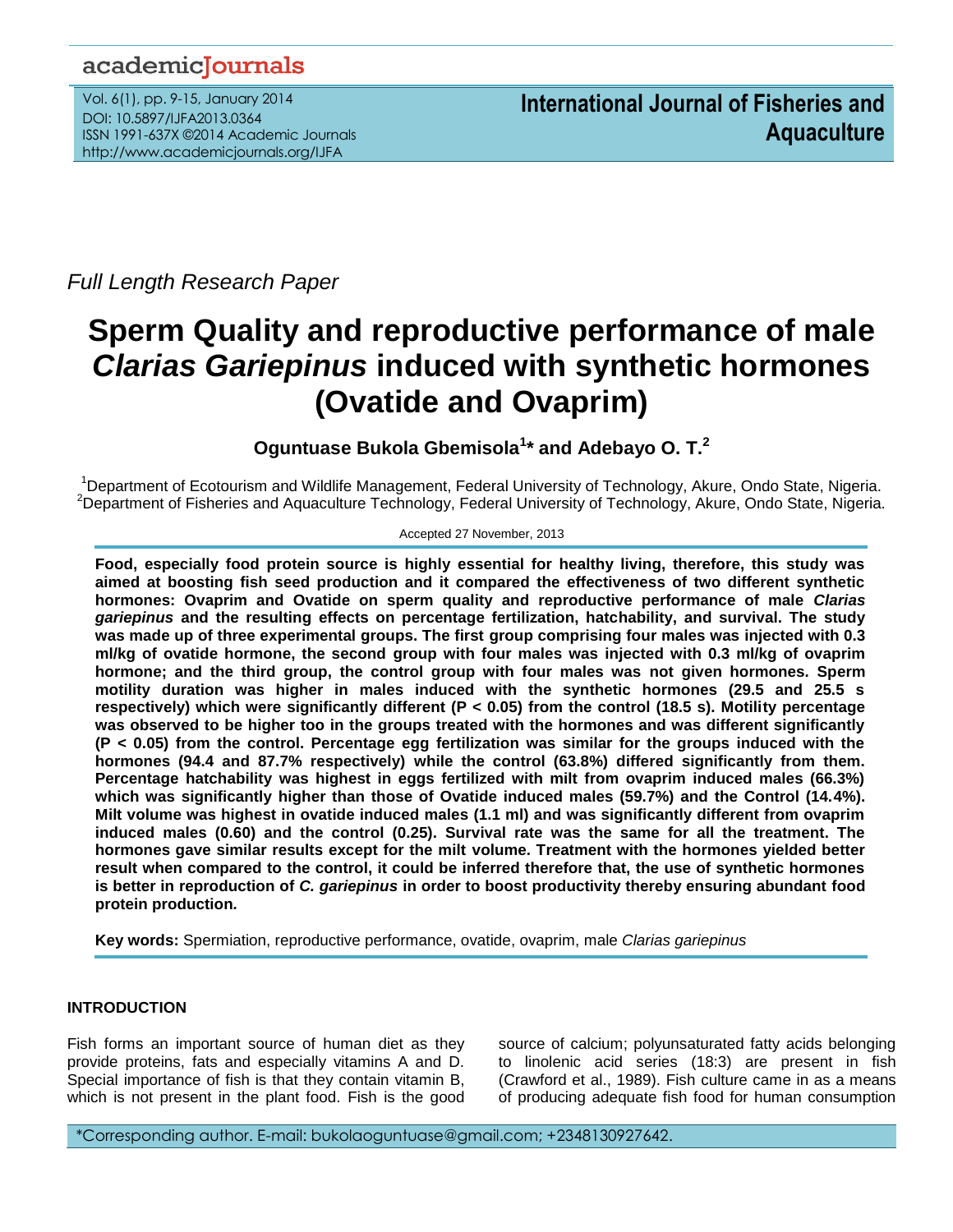on regular basis, in other words producing fish in and out of season. The practice of fish culture is very old. Huet (1972) traced the art of fish culture in ponds to the Egyptians, the Romans, the people of Indo-Pacific regions, and the Chinese. However the first written account of fish culture in ponds was by a Chinese fish farmer Fan Lai, in 475 BC (Chackroff, 1976).

Also in Nigeria, the first trace of fish farming was the practice by some missionaries in the early 1920's in Ilora, Oyo State, where fish was raised to supplement the protein intake of pregnant women (Bamidele, 2007). In Nigeria, fish alone contributes, on the average, 20 to 25% per caput animal protein intake and could be as high as 80% in coastal and riverrine communities (FAO, 2000). Aquaculture therefore remains the only viable alternative for increasing fish production in order to meet the protein needs of the people. No other group of vertebrates serves man in so many forms as fish (Bamidele, 2007). African catfish (*Clarias gariepinus*) is a hardy species for aquaculture purposes, it is widely accepted in the tropics and commands good commercial value. This species will not readily breed in captivity all year round and hence the need for artificial seed production using hormones.

In order to boost fish production on a level that will be able to serve people as reliable source of protein, there is a need to be able to reproduce fish on a large basis in and out of season to ensure regular supply. Artificial reproduction and selective breeding has become very popular nowadays in the age of science and technology as a means of ensuring large scale production of fish seeds throughout the year. Artificial propagation methods constitute the major practicable means of providing enough quality seed for rearing in confined fish enclosure such as fish ponds, reservoirs and lake (Charo and Oirere, 2000).

Reproduction in fish is controlled by several factors which include sex steroids in the regulation of reproductive processes (Kime, 1993). These reproductive processes are controlled through the brain-pituitarygonadal axis. The brain is stimulated by environmental cues like water rise, temperature, feeding, rainfall, and photoperiod to release gonadotropin releasing hormones (Zohar et al., 2010). Ovulation and spermiation are effected as a result of the sex steroids that have been produced. Administration of gonadotropin releasing hormone analogue has been reported to increase levels of plasma sex steroids in fish (Zhuo et al., 2011).

The use of synthetic hormones in female fish is now popular as a means of artificially inducing the female fish in order to ovulate. However, Zhuo et al., 2011 has shown from his study that Gonadotropin releasing hormone analogue multiple injection potentially accelerated testicular maturation of male yellow catfish. The use of both synthetic and natural hormones brings about quick ovulation and higher percentage of hatched fish, though synthetic hormone gives higher yield than the natural hormones (Krol et al., 2006).

Gonadotropin Releasing Hormone analogue (GnRHa)

is now the best available biotechnological tool for the induced breeding of fish. Ovaprim and Ovatide are both synthetic hormone preparation containing salmon gonadotropin releasing hormone analogue and domperidone (SGnRHa + Domperidone) which are usually used for spawning induction in catfishes to get quality seed (Sahoo et al., 2005). Synthetic hormones, and specifically, Ovaprim are known to significantly increase ovulation in African catfish (Sharaf, 2012).

As shown by researchers, synthetic hormones are best in inducing ovulation in female fish towards the yield of viable seeds on regular basis, there is a need to also cause the same effect of viable seed production by inducing spermiation in male fish. The use of hormones in female fish is gaining popularity each day while there is little work on inducing spermiation in male fish. This study was necessary to test and compare the effects of synthetic hormones on the milt quality of *C. gariepinus*  and the resultant effects of the induced milt on seed yield and quality.

# **MATERIALS AND METHODS**

The study was carried out in the Fish Farm of Federal University of Technology, Akure in Ondo State, Nigeria, between May and July, 2009. Ovaprim and Ovatide (SGnRHa + Domperidone) are synthetic hormones containing gonadotropin releasing hormone analogues and Domperidone that were used for the study; the synthetic hormones were from Aqualife Syndel International Inc., Vancouver, BC, Canada and Hemmo Pharma, India respectively. Matured males and female *C. gariepinus* between 8 and 9 months old and weighing between 1.0 to 1.2 kg were procured from the Federal University of Technology Akure Fish farm.

#### **Brooder selection and maintenance**

Hormonal treatments of the broodstocks were conducted in the month of May 2009 in order to coincide with the rainy season, which is the natural breeding period of the fish.

The broodstocks consisting of 12 males and 1 female were removed from the ponds and stocked in concrete tanks for a period of 4 weeks for acclimatization prior to induction. The broodstocks were selected on the basis of their morphological or external sexual characteristics (Ayinla et al., 1994).

The selected brood stocks were weighed individually, and the different weight recorded and they were stocked in plastic troughs of about 25 L capacity each.

#### **Preparation of the spawning bowls**

The spawning troughs of about 5 L capacity were collected, washed thoroughly and dried. The bowls were labeled as Control (1, 2, 3, and 4), Treatment A1, A2, A3, A4, and Treatment B1, B2, B3, and B4.

#### **Preparation of hormones and injection of brooders**

The quantity of Ovaprim and Ovatide used was commensurate with the weight of the male fish to be injected that is, 0.3 ml per kg of male fish.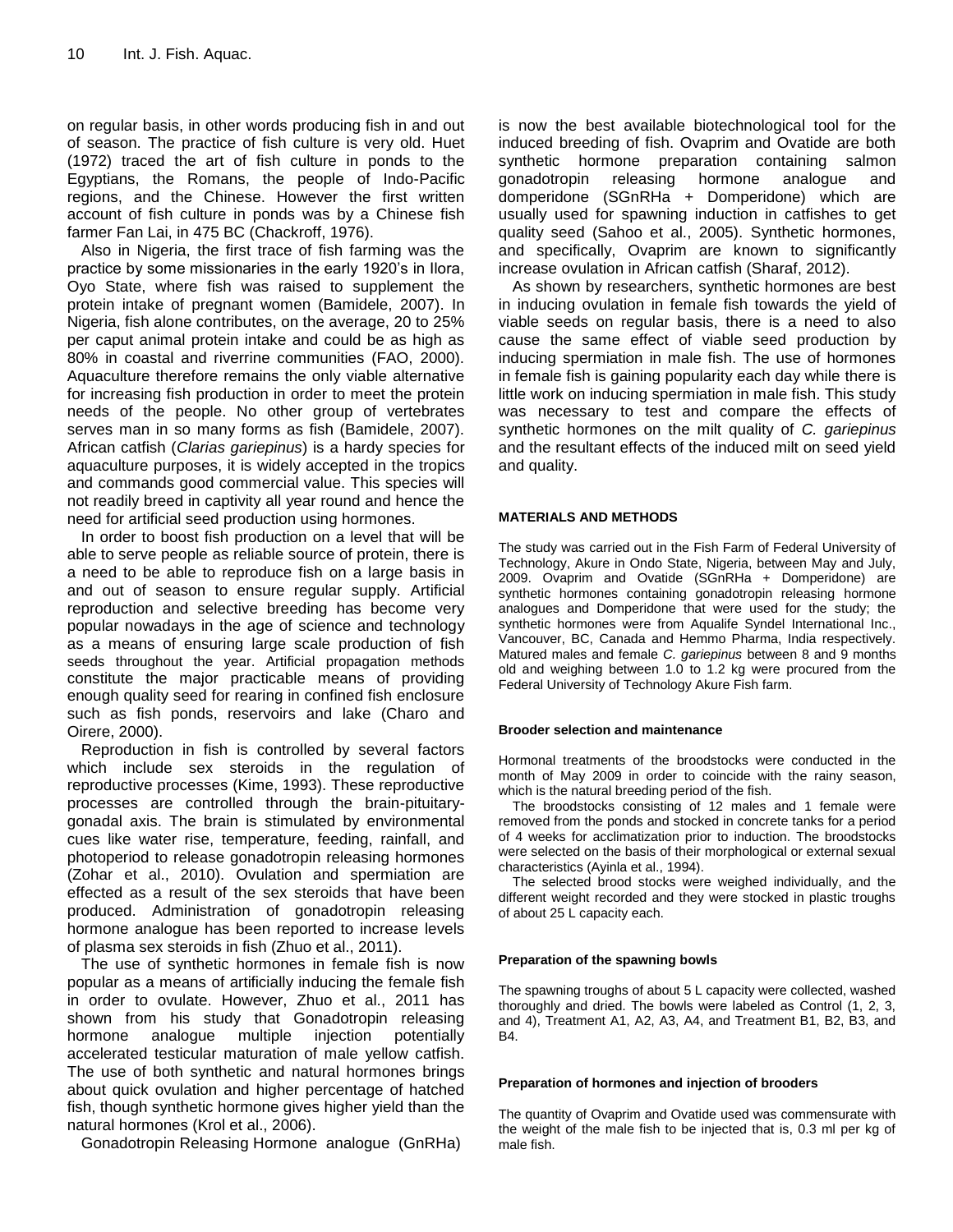Treatment A: Ovatide hormone was injected into the dorsal muscle of four male broodstocks serving as Replicate 1, 2, 3, and 4 accordingly.

Treatment B: Ovaprim was injected into the dorsal muscle of four male broodstocks serving as Replicate 1, 2, 3, and 4 accordingly.

Control: Four male broodstocks were not injected with hormones at all, while the female broodstock to be used for reproductive test was induced to ovulate with 0.5 ml/kg Ovaprim hormone. Administration of dosage and observation of latency period was according to Legendre (1986) and the specifications for the use of the synthetic hormones by the manufacturers. The injected area of each fish was massaged gently with a finger in order to distribute the hormone evenly into the muscle while slowly retracting the needle.

#### **Dissection of male broodstock for gonad removal**

The male broodstocks after observing the latency period of 12 h were removed from the troughs; they were placed dorsally on a wet towel. The fish was held firmly down to ensure careful removal of the testis. Using a sharp blade, the abdominal cavity of the fish was dissected and testes were carefully removed from where they were lying, at the ventral wall of the abdominal cavity. The testes were removed whole and cleaned with fluffy material.

#### **Stripping and egg fertilization**

After observing the 12 h ovulation period, the female broodstock was removed from the trough carefully and held firmly with a wet towel at both ends, the abdomen was then pressed carefully to release the eggs into a dry bowl, and the stripping was done towards the fish vent. After stripping, the spent female was carefully returned into the trough. 1 g each of the egg mass that is, about 700 eggs, (Viveen et al., 1985) was weighed out and the content of the testes (milt) was spilled on the eggs for fertilization, the eggs were then poured inside the labeled spawning troughs already containing 1 L of water for the sperm activation, and the fertilized egg was left in the spawning troughs for incubation with water temperature between 25 and 27°C.

#### **Incubation and hatching**

The fertilized egg masses were incubated in the spawning bowls for a period of 24 to 40 h. After this period, most of the larvae emerged and some eggs did not hatch at all. The percentage hatching rate was estimated 40 h after fertilization.

#### **Survival**

After hatching and determination of hatching rate, the unhatched eggs were siphoned out of the spawning bowls in order to ensure the survival of the hatched ones and the water was partially changed with utmost care. The larvae were daily observed after hatching for about 4 weeks to determine the rate of survival by estimating the dead and live ones.

#### **Sperm evaluation**

The sperm evaluation includes: gross (visual) and microscopic examination (as reviewed by Rurangwa et al., 2004; Cosson et al., 2008a, b; Cabrita et al., 2009)

The gross examination was based on visual and physical observation such as the milt volume by collecting the milt in gradua-

ted cylinder and the level was determined in milliliters. While the microscopic examination was carried out using Olympus model CX40, with magnification between X10 and X25 to determine other parameters such as: motility (duration and percentage). Motility percentage and duration were determined by observing water activated milt placed on a glass slide under microscope. The motile sperms were observed and expressed as a percent of non-moving sperm. Motility duration was determined as the period between movements of the sperm to cessation of any progressive movement expressed in seconds.

#### **Analysis of data**

The data obtained for each hormone treatment were compared by one-way analysis of variance (ANOVA) test to determine significant difference ( $p = 0.05$ ), and treatment means were subjected to the Duncan's Multiple Range Test.

#### **Calculations**

The rates of fertilization (Adebayo, 2006), hatching, survival, and relative fecundity were calculated as shown below:

Fertilization rate = 
$$
\frac{\text{No. of fertilized eggs}}{\text{Total no. of eggs counted}}
$$
 x 100  
Hadining rate = 
$$
\frac{\text{No. of eggs hatched}}{\text{Total no. of eggs in a batch}}
$$
 x 100  
Survival rate = 
$$
\frac{\text{No. of hatchlings alive up to larvae stage}}{\text{Total no. of hatchlings}}
$$
 x 100

# **RESULTS**

Significant differences in spermiation success between control and hormonally induced groups were observed.

# **Sperm evaluation**

The motility duration was expressed in seconds, and volume in ml. Milt was collected from all males originating from both experimental groups (Ovatide and Ovaprim treated males, as well as from the control).

Figure 1 shows the result of the motility duration of hormonally induced milt compared with control, motility duration was higher in the induced groups and was significantly different from the control ( $p < 0.05$ ) as well as the motility percentage (Figure 2). Effect of the synthetic hormones was similar in terms of sperm motility percentage in the groups induced, which was different significantly from the control. Milt volume (Figure 3) was recorded to be highest in males treated with Ovatide, and was significantly different from the other treatments (P < 0.05).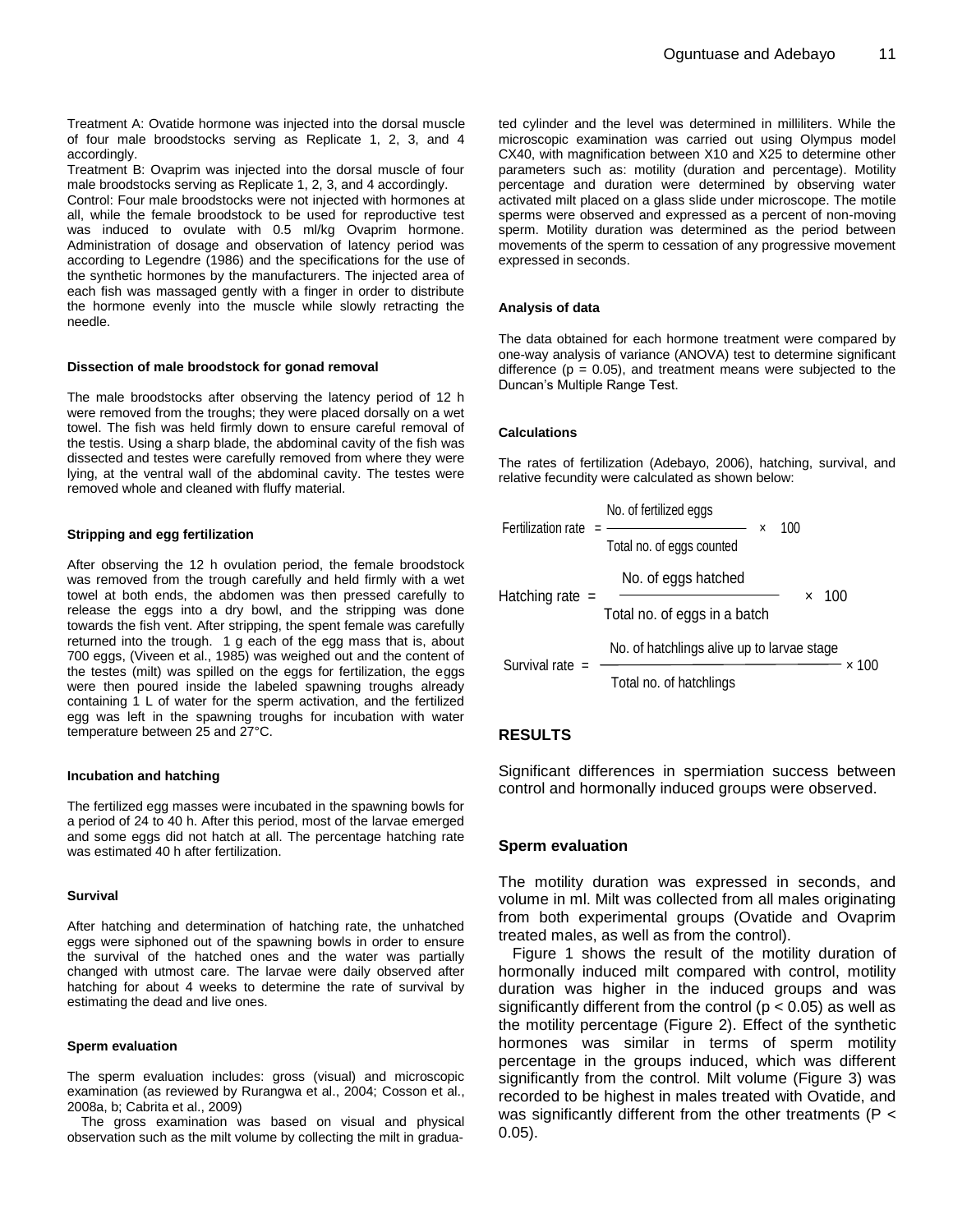

**Figure 1.** Motility duration of induced male *C. gariepinus* compared with the control.



**Figure 2.** Motility percentage of induced male *C. gariepinus* compared with the control.

# **Effects of hormonally induced milt on fertilization, hatchability and survival**.

Table 1 shows the effects of the milt collected from the hormonally induced groups and the control group on female *C. gariepinus* eggs.

Effects on female eggs showed that milt of male induced with the hormones had higher percentage fertilization, hatchability and survival which were significantly different from the control. The hatching period was the same for all the treatments, while the hatching time

varied with the highest time observed from the control male.

# **DISCUSSION**

The quality of fish sperm is as important as quality of female eggs for viable off-springs, various studies have been carried out on induced spawning in female fish with lesser attention on the male counterpart. Sperm morphology, density, volume, motility and fertilizing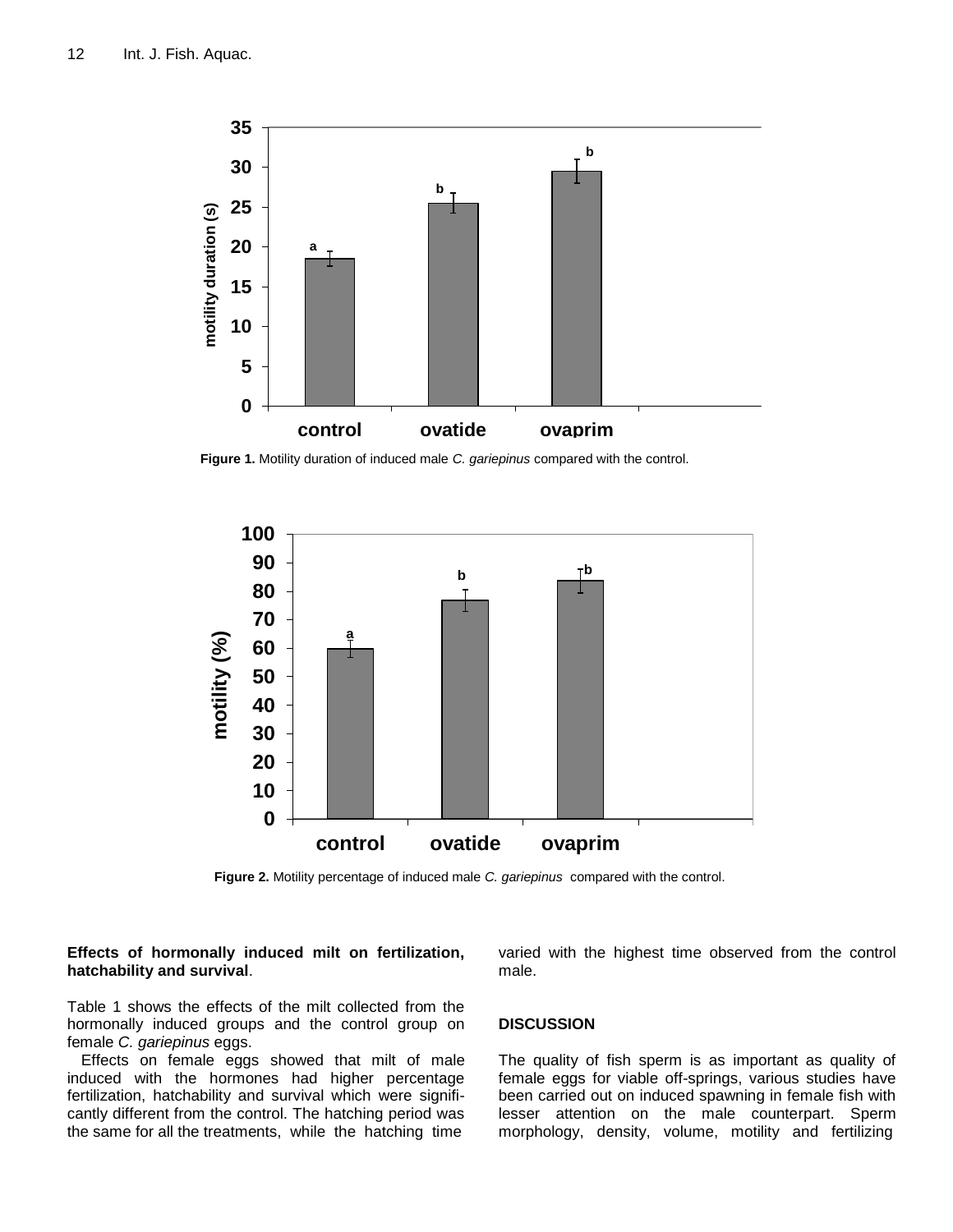

**Figure 3.** Milt volume of induced male *C. gariepinus* compared with the control.

**Table 1.** Reproductive performance of induced male sperm on fertility, hatchability and survival percentage of *C. gariepinus* egg.

| <b>Parameter</b>  | Control                       | Ovatide                 | Ovaprim                  |
|-------------------|-------------------------------|-------------------------|--------------------------|
| Fertilization (%) | 63.81 $\pm$ 5.21 <sup>a</sup> | $87.73 \pm 3.38^b$      | $94.40 \pm 2.03^b$       |
| Hatchability (%)  | $14.14 + 2.14^a$              | $59.70 \pm 0.88^b$      | $66.37 \pm 0.74^{\circ}$ |
| Survival (%)      | 61.91 $\pm$ 4.77 <sup>a</sup> | $63.56 \pm 13.56^a$     | $77.38 \pm 5.95^a$       |
| Hatching time     | $26.5 \pm 0.50^a$             | $23.5 \pm 0.50^{\circ}$ | $24 \pm 00^a$            |
| Hatching period   | $72 \pm 00$                   | $72 \pm 00$             | $72 \pm 00$              |

\*Mean values in the same row having the same superscript are not significantly different.

capacity, as well as composition and osmolality of the seminal plasma are parameters commonly measured to assess sperm quality in fish (Alavi et al., 2004).

Fish often respond well to hormonal induction, in atlantic sturgeon, both sexually matured and immature males can be induced to spermiate by injection of gonadotropins. The gonadotropin-releasing hormone stimulates the synthesis and release of pituitary gonadotropin (Melamed et al., 1996), and GTH stimulates the production of steroid hormones in the gonads (Van der kraak et al., 1992). In some species such as *C. gariepinus,* hormonal treatments are the only way for controlling reproduction reliably. Treatment with GnRHa has been tested successfully in various marine and freshwater species and has been shown as an effective strategy for improving milt quantity and quality (Mylonas et al., 1997; Clearwater and Crim, 1998; Mylonas and Zohar, 2001; Zohar and Mylonas, 2001). GnRHa acts at a higher level of the hypothalamus pituitary gonad axis than gonadotropins. Consequently, GnRH can provide a more balanced stimulation of reproductive events and presumably a better integration of these events with other physiological functions, by directly or indirectly affecting the release of other hormones necessary for successful spermiation (Zohar and Mylonas, 2001).

This study has clearly shown that sperm of *C. gariepinus* gained better quality when induced with synthetic hormones as compared to the control, this agrees with the work of Adebiyi et al. (2013) that Ovaprim, a synthetic hormone produced best result in inducing spawning in a river Catfish (*Hemibagrus nemurus*).

Synthetic hormones gave a significant increase in milt volume and other sperm parameters as observed in this study which is in line with the findings of Crim et al. (1988) and Lin et al. (1996) for studies on Rainbow trout *Oncorrchnchus mykiss* and *Paramisgurnus dabryanus*  respectively. It is also known, as opined by Mylonas et al. (1997), Zohar and Mylonas (2001) that, the treatment of fish with hormones by injection typically results in a short-term increase in milt volume, and changes in plasma steroids. It is possible that, in smelt, increase in milt volume were partially caused by milt hydration, indicating that seminal plasma volume was being increased at a faster rate than spermatozoa production. Sperm motility in teleost fish, is so far considered the best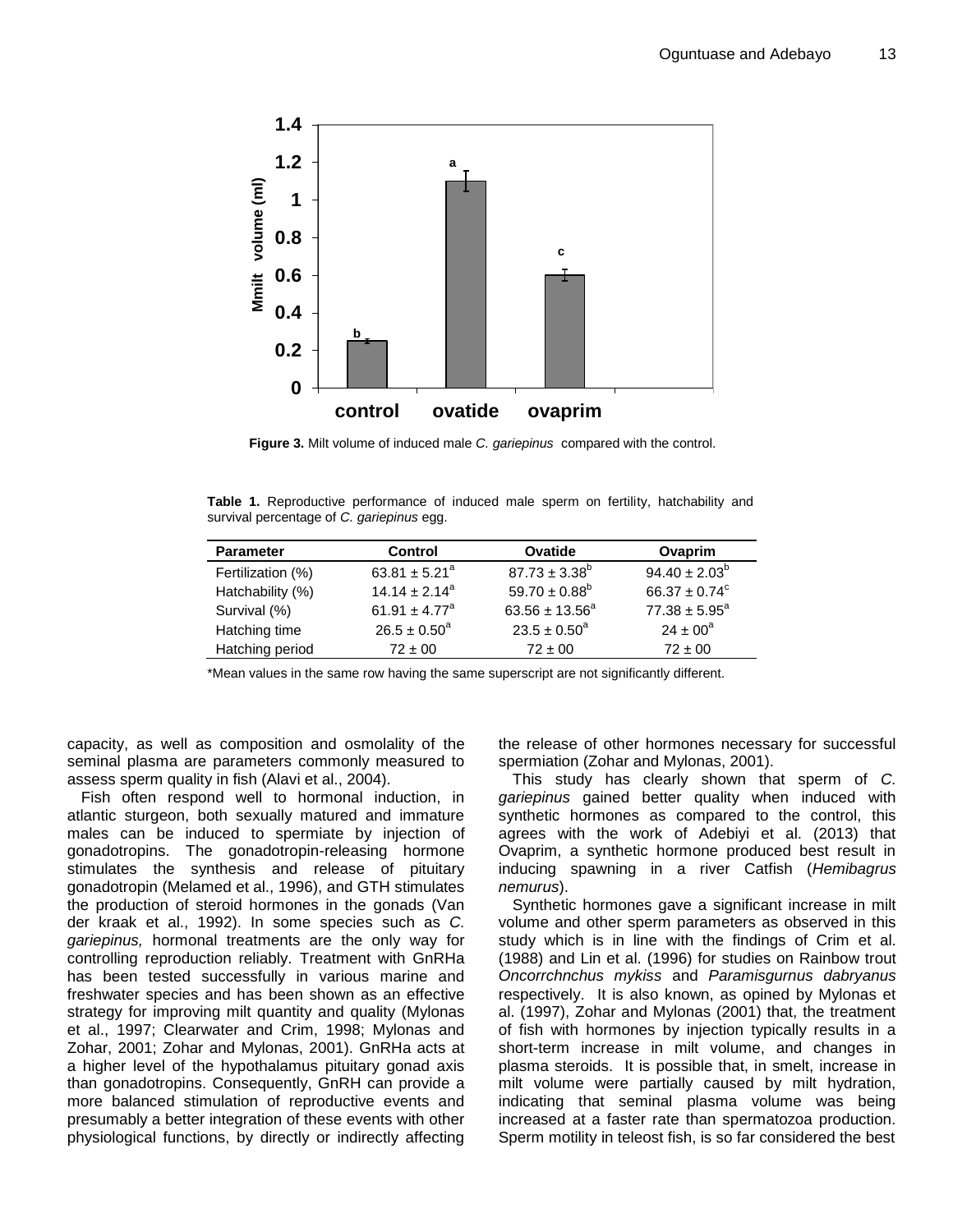biomarker of milt quality (Lahnsteiner et al., 2004). One of the objectives of this study was to examine the quality of the sperm in terms of motility (duration and percentage); and volume. As it was in yellowtail flounder *Limanda ferruginea*, treatment with two different types of GnRHadelivery systems increased the percentage of motile sperm from 20, 40 to 90% (Clearwater and Crim, 1998). There was an overall improvement in the sperm quality of the induced males in this study which is supported by the findings of Taghi et al. (2010) where male carps induced with synthetic hormones showed improved spermatological properties.

This study showed that there was higher percentage motility observed in induced male when compared to the control, this agrees with the work of Krol et al. (2006) which showed higher percentage of motile sperm stripped smelt spermatozoa of stimulated males than the control group.

The spermatozoa motility and its duration have great influence on successful fertilization.

In this study, percentage fertilization, hatching and survival rate were recorded to be higher in the treated groups, and were significantly different from the control, this agrees with the work of Krol et al. (2006) in which Progeny of smelt hatched with milt from Ovaprim induced male had higher survival than progeny hatched naturally and with the work of Ndimele and Owodeinde (2012) where the induced group of *C. gariepinus* showed significant increase in percentage fertilization, hatching rate, and surviva. Also the findings of Nwokoye et al. (2007) further substantiate the efficacy of synthetic hormones by recording highest mean number of fertilized eggs, hatchability, and survival in clariid catfish (*Heterobranchus bidorsalis*) injected with synthetic hormone (Ovaprim).

# **CONCLUSIONS AND RECOMMENDATION**

The use of synthetic hormone is a better way of improving catfish production with respect to reproductive performance in aquaculture. Stimulation of males by Ovaprim and Ovatide significantly increased volume of milt, motility duration and percentage. The efficacy of these synthetic hormones was evident on the reproductive performance as tested on the female *C. gariepinus*.

The study has shown that, artificial stimulation of male *C. gariepinus* using synthetic hormone is more reliable in reproducing fish. The use of these hormones in male fish is a means of boosting reproductive performance and ensuring good and viable fish seeds. The results arising from this trial is important in encouraging fish seed production through the use of synthetic hormones.

# **REFERENCES**

Adebayo OT (2006) Reproductive performance of African clariid catfish

*Clarias gariepinus* broodtock on varying maternal stress. J. Fish. Int. 1(1-2):17-20.

- Adebiyi FA, Siraj SS, Harmin SA, Christianus A (2013) Induced spawning of a river catfish *Hemibagrus nemurus.* Pertanika J. Trop. Agric. Sci. 36(1):71-78.
- Alavi SMH, Cosson J, Karami M, Mojazi AB, Akhoundzadeh MA (2004). Spermatozoa motility in the persian surgeon, *Acipenser persicus*. Effects of pH, dillution rate, ions and osmolality. Reproduction 128:819-828.
- Ayinla OA, Kayode OJ, Idoniboye-obu OJE, Oresegun A, Adidu VE (1994). Use of tadpole meal as substitute for fish meal in the diet of *Heterobranchus bidorsalis*. J. Aquac. Trop. 9(1):25-33.
- Bamidele O (2007) Introduction to fish farming in Nigeria. Ibadan University Press, Publishing House. University of Ibadan, Nigeria, pp. 1-6.
- Cabrita E, Robles V, Herraez P (2009) Sperm quality assessment. Methods in reproductive aquaculture. Marine and freshwater species. Cabrita E., Robles V., Herraez P. eds. CRC Press Taylor & Francis Group, Boca Raton, USA, ISBN 978-0- 8493-8053-2.
- Charo H, Oirere W (2000). River-based artificial propagation of the African catfish *Clarias gariepinus*: An option for the small fish farmer. NAGA – The ICLARM Q. Jan-March 2(1):14-16.
- Chackroff M (1976). Fresh water fish pond culture and management. VITA (Volunteers in Technical Assistance) Publications Manual 36E. Peace Corps Programme and Training. Journal manual IB.U.C Government printing office, Washington, D.C., pp. 191.
- Clearwater SJ, Crim LW (1998). Gonadotropin releasing hormoneanalogue treatment increases sperm motility, seminal plasma pH and sperm production in yellow tail flounder Pleuronectes ferrugineus. Fish physiol. Biochem. 19:349-357.
- Cosson J, Groison AL, Suquet M, Fauvel C, Dreanno C, Billard R (2008a). Marine fish spermatozoa: racing ephemeral swimmers. Reproduction 136(3):277-294.
- Cosson J, Groison A., Suquet M, Fauvel C, Dreanno C, Billard R (2008b) Studying sperm motility in marine fish: an overview on the state of the art. J. Appl. Ichthyol. 24(4):460-486.
- Crawford MA, Doyle W, Williams G, Drury PJ (1989). The role of fats and EFAs for the structures in the growth of fetus sp. and neonate. In: The Role of Fat in Human Nutrition (Vergroesen, A.J and M. Crawford, eds.) pp: 81-115. Academic press, Canada.
- Crim LW, Evans DM, Vickery BH (1988). Manipulation of the seasonal reproductive cycle of the Landlocked Atlantic Salmon *Salmon salar* by LHRH analogues administered at various stages of gonadal development. Can. J. Aquac. Fish. Sci. 40:61-67.
- FAO (2000). FAO Fishery Department Country Profile. *Nigeria FID/CP/NIR Rev.* 4 March 2000. Projected population and fish demand/supply in Nigeria 1997-2025 *http://www.fao.org/fi/fcp/en/NGA/body.htm, March 2000.*
- Huet M (1972). Textbook of fish culture, Fishing News (Books) Ltd., 23 Romont Avenue, west Byfleet Survey, England. Pp 436. (Translated by Henry Kahn from the Fourth French Edition of Traite de Pisciculture, Eds. Ch. De Wyngaert, Brussels, 1970. pp. 116-121.
- Kime DE (1993). Classical and non-classical reproductive steroids in fish. Rev. Fish Biol. Fish. 3:160-180.
- Krol J, Glogowski J, Demska-Zakes K, Hliwa P (2006). Quality of semen and histological analysis of testis in *Perca fluviatilis* L. during spawning period. Czech J. Anim. Sci. 51:220-226.
- Lahnsteiner F, Berger B, Horvath A, Urbanyi B (2004). Studies on the semen biology and sperm cryopreservation in the Sterlet, Acipenser ruthenus L. Aquac. Res. 35:519-528.
- Legendre M (1986). Seasonal changes in sexual maturity and fecundity and human chorionic gonadotropin (HCG) induced breeding of the catfish, *Heterobranchus longifilis* Val (Vlariidae) reared in Ebic Lagoon, Ivory Coast. Aquaculture 55:201-213.
- Lin F, Ciereszko A, Dabrowski K (1996). Sperm production and cryopreservation in Muskellunge after carp pituitary extract and human chorionic gonadotropin injection. Prog. Fish-cult. 58:32-37.
- Melamed P, Gur G, Elizur A, Rosenfeld H, Sivan B, Rentier-Delrue F, Yaron Z (1996). Differential effects of gonadotropin- releasing hormone, dopamine and somatostatin and their second messengers on the mRNA levels of gonadotropin IIb subunit and growth hormone in teleost fish, tilapia. Neuroendocrinol. 64:320-325.